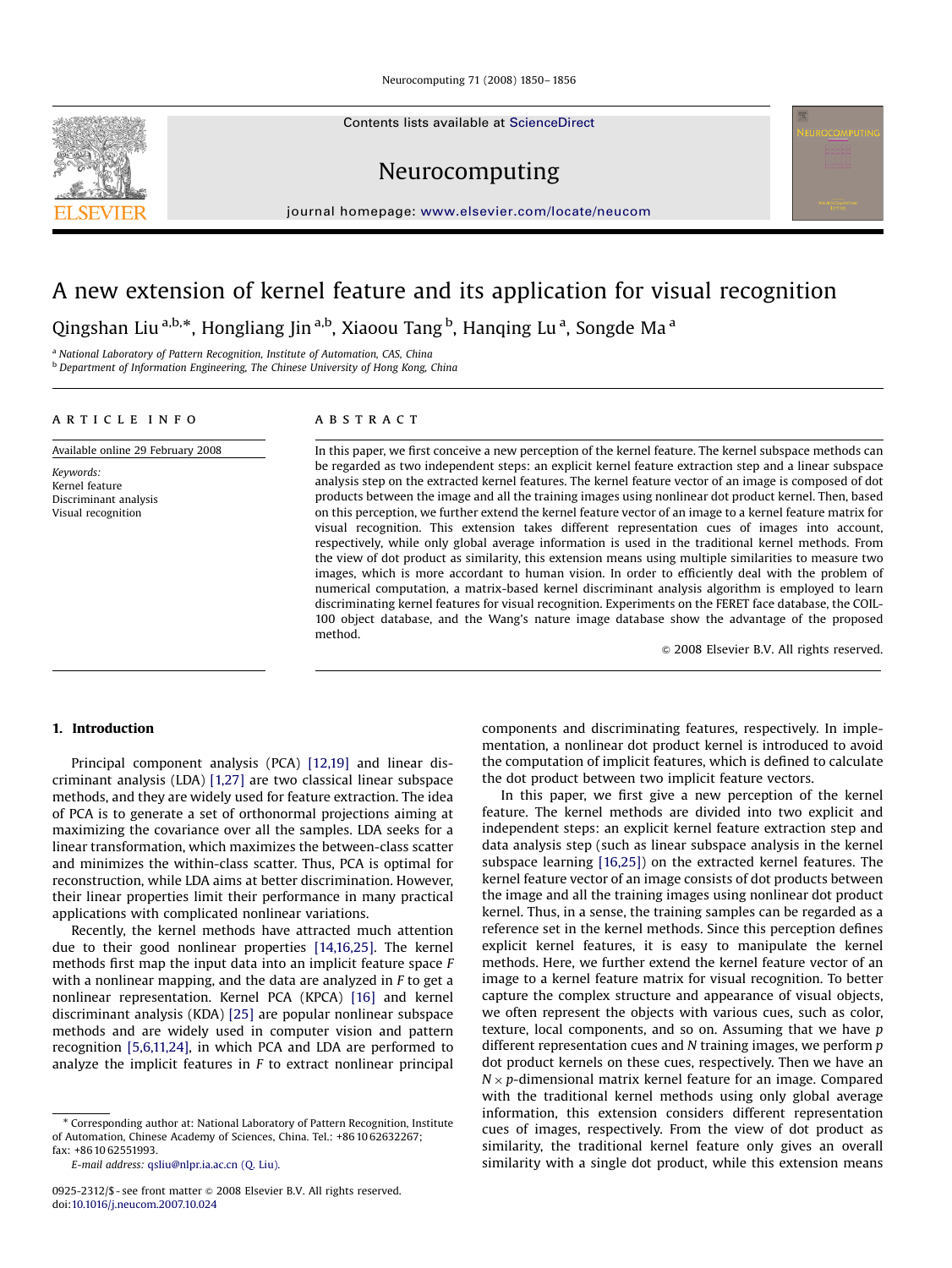using multiple similarities to measure two images, which is more accordant to human vision. When our eyes discriminate two objects, we are often told the similarities between them from various cues. So we also call the extended kernel feature a multiple similarities-based kernel feature. However, this extended kernel feature brings with it a problem of numerical computation, because most of the popular data analysis methods can only handle the vector-based data. In order to efficiently deal with this problem, a matrix-based KDA (MKDA) algorithm is introduced to learn the discriminating kernel features for visual recognition. This extension is different from couple KDA (CKDA) in [\[23\]](#page-5-0). The former is based on an explicit kernel matrix feature, while CKDA is still based on implicit feature space. Moreover, our work aims to consider multiple visual cues, respectively, but CKDA uses multiple kernels for a single image cue. However, because the kernel mapping of each kernel is implicit, simply putting them together and regarding them as a matrix are practically unreasonable. The proposed method gives an explicit interpretation for the kernel matrix feature. In our experiments, we conduct the experiments on the FERET face database [\[15\],](#page-5-0) the COIL-100 object database [\[13\],](#page-5-0) and the Wang nature image dataset [\[2\]](#page-5-0) to test the proposed method. The experimental results show that the proposed method has an encouraging performance.

The rest of the paper is arranged as follows: We first briefly review the kernel-based subspace learning and present a new perception of the kernel feature in Section 2. The new extension of the kernel feature for visual recognition, i.e., multiple similaritiesbased kernel features for visual recognition, is addressed in Section 3. Experiments are reported in Section 4, and finally conclusions are drawn in Section 5.

# 2. A new perception of the kernel feature

Before presenting our perception of the kernel feature, we give a short review of KPCA and KDA to show our observation. The ideas of KPCA and KDA are first to map the input data into an implicit feature space F by a nonlinear mapping  $\phi$ , and then PCA and LDA are performed, respectively, in  $F$  to get the nonlinear principal components and discriminating features of the input data [\[16,25\]](#page-5-0). It is unnecessary to know the implicit feature vector  $\phi(x)$  explicitly, and we only need to calculate the dot product between two implicit feature vectors with a Mercer dot product kernel, such as the Gaussian kernel used in the paper,  $k(x, y) =$  $(\phi(x) \cdot \phi(y)) = \exp(-y||(x-y)/\sigma||^2)$ .

For the following analysis, we define some symbols first.  $X = \{x_1, x_2, ..., x_N\}$  is the training set with N images and C classes. Each class has  $N_c$  samples, and  $X_c$  represents the sample set of the cth class. Define the dot product matrix  $K = [K_1, K_2, ..., K_N]$ , where the column vector  $K_i$  is composed of dot products between  $x_i$ and all the training images, i.e.,  $K_i = (k(x_i,x_1),k(x_i,x_2),\ldots,k(x_i,x_N))^T$ , so K is a symmetrical matrix. m represents the mean of all the  $K_i$ , and  $\mu$  is the mean of all the  $\phi(x_i)$ , i.e.,  $m = 1/N \sum_{i=1}^{N} K_i$  and  $\mu =$  $1/N \sum_{i=1}^{N} \phi(x_i)$ . For simplicity,  $\phi(x_i) \in X_c$  means  $x_i \in X_c$ , and  $K_i \in X_c$ means  $x_i \in X_c$ .

# 2.1. KPCA

Define matrix  $\Phi(X) = [\phi(x_1), \phi(x_2), \dots, \phi(x_N)]$  as the mapping matrix of X in F, and matrix  $\bar{\Phi}(X) = [\mu, \mu, \ldots, \mu]$  is an N column matrix with vector  $\mu$ . KPCA is equivalent to solving the problem of eigenvectors and eigenvalues of covariance matrix of  $\Phi(X)$  [\[16\]](#page-5-0):

$$
(W^{\phi})^{\text{T}}[\Phi(X) - \bar{\Phi}(X)][\Phi(X) - \bar{\Phi}(X)]^{\text{T}}W^{\phi} = \Lambda^{\phi},\tag{1}
$$

where  $W^{\phi}$  is the matrix of eigenvectors, and  $\Lambda^{\phi}$  is the diagonal matrix of eigenvalues in F.

Because  $W^{\phi}$  is a linear transformation in F, any solution of eigenvector  $w^{\phi} \in W^{\phi}$  can be represented by a combination of all the  $\phi(x_i)$ ,  $w^{\phi} = \sum_{i=1}^{N} \alpha_i \phi(x_i)$ . Then we can rewrite  $W^{\phi} = \phi(X)\alpha_i$ where  $\alpha$  is the matrix of coefficients. Since  $\Phi(X)^T \Phi(X) = K$  and  $\Phi(X)^T \bar{\Phi}(X) = \bar{K}$ , where matrix  $\bar{K} = [m,m,\ldots,m]$  is an N column matrix with vector  $m$ ; Eq. (1) can be rewritten as

$$
\alpha^{\mathrm{T}}(K - \bar{K})(K - \bar{K})^{\mathrm{T}}\alpha = \Lambda^{\phi}.
$$
\n(2)

Thus, the problem of KPCA is equivalent to solving the eigenvectors of the covariance matrix of K.

## 2.2. KDA

Define the between-class scatter  $S_b^{\phi}$  and the within-class scatter  $S_w^{\phi}$  in *F* as  $S_b^{\phi} = \sum_{i=1}^{C} N_i (\mu_i - \mu)(\mu_i - \mu)^T$  and  $S_w^{\phi} = \sum_{i=1}^{C} \sum_{j=1}^{C} N_i (\phi(x_j) - \mu_i)(\phi(x_j) - \mu_i)^T$ , where  $\mu_i$  is the mean of the *i*th class samples in F. The idea of KDA is to perform LDA in F, i.e., maximizing the following objective function [\[25\]](#page-5-0):

$$
J(W^{\phi}) = \arg \max_{W^{\phi}} \frac{|(W^{\phi})^{\text{T}} S_{\text{b}}^{\phi} W^{\phi}|}{|(W^{\phi})^{\text{T}} S_{\text{w}}^{\phi} W^{\phi}|}. \tag{3}
$$

Similarly, any solution  $w^{\phi} \in W^{\phi}$  can be represented by  $w^{\phi} =$  $\sum_{i=1}^{N} \alpha_i \phi(x_i)$  due to linear transform property, so Eq. (3) can be rewritten as

$$
J(\alpha) = \arg \max_{\alpha} \frac{|\alpha^{\mathrm{T}} G_{\mathrm{b}} \alpha|}{|\alpha^{\mathrm{T}} G_{\mathrm{w}} \alpha|},\tag{4}
$$

where  $C_{\text{b}} = \sum_{i=1}^{C} N_i (m_i - \bar{m}) (m_i - \bar{m})^{\text{T}}$ ,  $C_{\text{w}} = \sum_{i=1}^{C} \sum_{K_j \in X_i} (K_j - m_i)$  $(K_j - m_i)^T$ ,  $m_i = 1/N_i \sum_{j=1}^{N_i} K_j$  with  $K_j \in X_i$ . Thus, the problem of KDA is converted into finding the leading eigenvectors of  $G_w^{-1}G_b$ .

# 2.3. A new perception

From the above description, we see that KPCA is equivalent to solving the eigenvectors of covariance of K, and KDA is based on finding the leading eigenvectors of  $G_{\rm w}^{-1}G_{\rm b}$ , where  $G_{\rm w}$  and  $G_{\rm b}$  are the within-class and the between-class scatter based on  $K<sub>i</sub>$ . So we can consider that the kernel-based subspace learning actually includes two independent steps: the kernel feature extraction with the dot product kernel and the linear subspace analysis on the kernel features. Dot products between an image and all the training images form the kernel feature vector of the image.  $\{K_i\}$ ,  $i = 1, 2, ..., N$ , is the kernel feature set of the training images. KPCA and KDA are equivalent to performing PCA and LDA on the  $\{K_i\}$ , respectively. Since the dot product kernel is a nonlinear function of two images, using the linear subspace analysis on the kernel features one can get nonlinear features of the input images.

Based on this perception, it is easy to understand the projection of a new image z in KPCA or KDA subspace as  $y = \alpha^T K_{z}$ , where  $K_z = (k(z,x_1), k(z,x_2), ..., k(z,x_N))^T$  is the kernel feature vector of the image z, i.e., its elements are dot products of the image z and all the training images. This is exactly the projection onto  $W^{\phi}$ [\[16,25\]](#page-5-0). Thus, in a sense, we can regard the training images as a reference set. Before the kernel methods compare two images, they first measure the similarities between them and the training images, respectively. [Fig. 1](#page-2-0) gives an illustration. Given two samples  $y_i$  and  $y_j$ , their kernel features  $f_i$  and  $f_j$  are first extracted, respectively, and then their similarity  $S(y_i, y_j)$  is measured in the PCA or LDA subspace that is obtained by the training samples.

It seems that this perception is also suitable for support vector machine (SVM) [\[14\].](#page-5-0) The discriminating function of SVM is:  $f(x) = \text{sgn}\left\{\sum_{i=1}^{n} \alpha_i y_i k(x, x_i) + b\right\}$ , where  $x_i$ ,  $i = 1, 2, ..., n$  means support vector, and  $\alpha_i$  is the non-zero weight of support vector  $x_i$ , and  $y_i$  represents the label  $\{+1,-1\}$  of  $x_i$ . In fact, the SVM classifier can be rewritten as  $f(x) = \text{sgn}\left\{\sum_{i=1}^{N} \alpha_i y_i k(x, x_i) + b\right\}$ , where the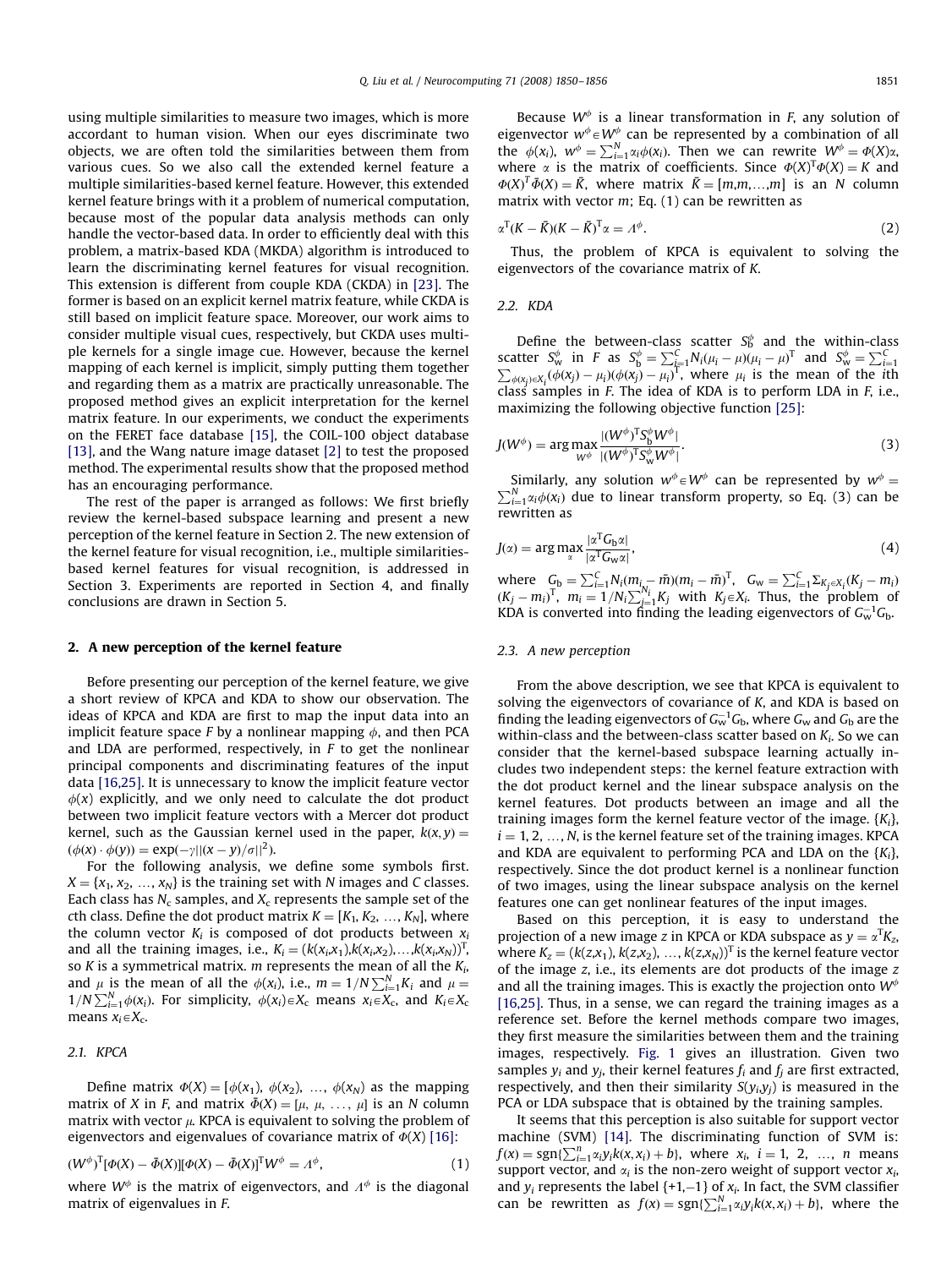<span id="page-2-0"></span>

Fig. 1. Perception of KPCA and KDA.

weights  $\alpha_i$  of the non-support vectors are equal to 0. If we let  $\beta_i = \alpha_i y_i$ , then  $f(x) = \text{sgn}(\beta^T k_x + b)$ , where  $k_x = (k(x, x_1), k(x, x_2), \dots, k(x, x_n))$  $k(x,x_N)$ <sup>T</sup> is the kernel feature of the image x.

In addition, this perception helps to explain why some non-Mercer kernels can also achieve a good performance [\[8,20\].](#page-5-0) According to our perception, the kernel feature extraction is an independent and explicit step, and the kernel function can be regarded as a similarity function between two images [\[3\]](#page-5-0). Thus, we can take a similarity measure function as a valid kernel function if it is propitious to recognition, even though it does not satisfy the Mercer conditions. Moreover, based on this perception of explicit kernel feature extraction, we can further extend the kernel features.

## 3. A new extension of the kernel feature for visual recognition

In Section 2, we give a new perception of the kernel feature. Different from the idea of implicit feature space, the kernel feature in our perception becomes an explicit and independent step, so we can easily manipulate the kernel feature. In this section, we propose to extend the kernel feature vector of an image to a kernel feature matrix, and in order to efficiently deal with numerical computation a matrix-based KDA algorithm is adopted to learn discriminating features for visual recognition.

## 3.1. The kernel feature matrix

The traditional kernel methods often consider the global representations of the images in the form of vectors, and compute the dot products between an image and all the training images to form its kernel feature vector. Thus, they ignore detailed visual information except global information, and they cannot provide refined visual representation. Many studies show that global representations are sensitive to environment noise [\[4,20\].](#page-5-0)

According to our perception, the kernel feature extraction is an explicit and independent step, so we can easily extend the kernel feature. It is known that, to better capture the complex structure and appearance of the objects, we should represent the images with different cues, such as texture, color, local components, and so on. Here, we propose to perform the dot product kernels on different cues, respectively, and the kernel feature vector is extended to a kernel feature matrix. This extension considers different information, respectively, so it should be more accurate for describing the images than the traditional one, only considering the global information. In a sense of dot product as similarity, this extension means using multiple similarities to measure two images, which is similar to human eyes that often tell us the similarities between two objects according to various cues.

Assuming that the images are represented by  $p$  cues, we use  $p$ dot product kernels on  $p$  cues, respectively. Then, the kernel feature vector  $K_i$  of the image  $x_i$  becomes a feature matrix  $\tilde{K}_i$  as

$$
\tilde{K}_{i} = \begin{bmatrix} k_{1}(x_{i}^{1}, x_{1}^{1}) & k_{2}(x_{i}^{2}, x_{1}^{2}) & \cdots & k_{p}(x_{i}^{p}, x_{1}^{p}) \\ k_{1}(x_{i}^{1}, x_{2}^{1}) & k_{2}(x_{i}^{2}, x_{2}^{2}) & \cdots & k_{p}(x_{i}^{p}, x_{2}^{p}) \\ \vdots & \vdots & \vdots & \vdots \\ k_{1}(x_{i}^{1}, x_{N}^{1}) & k_{2}(x_{i}^{2}, x_{N}^{2}) & \cdots & k_{p}(x_{i}^{p}, x_{N}^{p}) \end{bmatrix},
$$
\n(5)

where  $k_p$  is the dot production kernel function for the pth cue. We also call it multiple similarities-based kernel features.

This extended kernel feature embodies more information, but brings with it a problem of numerical computation, for the popular data analysis methods are all based on the vector-based data. The intuitive idea is to reshape  $\tilde{K}_i$  as a vector with  $N \times p$ elements. However, this reshaping loses coupled information existed in rows and columns of  $\tilde{K}_i$ , which is very useful for recognition. We can see that the rows of  $\tilde{K}_i$  are multiple similarities information between two images, and the columns of  $\tilde{K}_i$  represent the kernel features based on each cue. Moreover, the reshaping leads to expensive computation due to dimension increasing p times. For example, if there are 1000 training samples and 10 different cues, then the number of dimension becomes  $10^4$ . With subspace learning, performing eigen decomposition in such a high-dimensional space may cause instability of numerical computation. In order to efficiently deal with these problems, we adopt the MKDA algorithm to learn nonlinear discriminating subspace with these matrix-based kernel features for recognition in the following.

## 3.2. Matrix-based KDA

Similar to the traditional KDA, based on the extracted kernel features, MKDA also employs the Fisher criterion that maximizes the between-class scatter and minimizes the within-class scatter, but it extends the vector-based norm into the Frobenius norm as in [\[26\].](#page-5-0) With the kernel features  $\tilde{K}_i$ ,  $i = 1, 2, ..., N$ , the betweenclass scatter  $\tilde{S}_b$  and the within-class scatter  $\tilde{S}_w$  measured by the Frobenius norm are

$$
\tilde{S}_{\rm b} = \sum_{i=1}^{C} N_i ||M_i - \bar{M}||_{\rm F}^2, \tag{6}
$$

$$
\tilde{S}_{w} = \sum_{i=1}^{C} \sum_{\tilde{K}_{j} \in X_{i}} ||\tilde{K}_{j} - M_{i}||_{F}^{2},
$$
\n(7)

where *M* is the mean matrix of all the  $\tilde{K}_i$ , and  $M_i$  represents the mean matrix of the ith class, and  $\tilde{K}_i \in X_i$  means that  $\tilde{K}_i$  belongs to the ith class.

The goal is to find the optimal projection matrices  $L \in \Re^{N \times d_L}$ and  $R \in \mathbb{R}^{p \times d_R}$  which maximize  $\tilde{S}_b$  and minimize  $\tilde{S}_w$  in the low dimensional subspace of L⊗R, i.e., maximizing  $\tilde{S}_b = \sum_{i=1}^{C} N_i$  $L^{T}(M_i - \bar{M})R||_F^2$  and minimizing  $\tilde{S}_w = \sum_{i=1}^C \sum_{\tilde{K}_j \in X_i} ||L^{T}(\tilde{K}_j - \bar{M}_i)R||_F^2$ at the same time.

Because  $||X||_F^2 = \text{trace}(XX^T)$ ,  $\tilde{S}_b$  and  $\tilde{S}_w$  can be written as  $\tilde{S}_b =$ trace( $L^{T}D_{b}^{R}L$ ) and  $\tilde{S}_{w} = \text{trace}(L^{T}D_{w}^{R}L)$  when R is given, where

$$
D_{\rm b}^{\rm R} = \sum_{i=1}^{C} N_i (M_i - \bar{M}) R R^{\rm T} (M_i - \bar{M})^{\rm T}, \qquad (8)
$$

$$
D_{\rm w}^{\rm R} = \sum_{i=1}^{C} \sum_{\tilde{K}_j \in X_i} (\tilde{K}_j - M_i) R R^{\rm T} (\tilde{K}_j - M_i)^{\rm T}.
$$
 (9)

Then we can get the optimal projection  $L$  by maximizing trace( $(L^T D_w^R L)^{-1} (L^T D_b^R L)$ ), i.e., computing the eigenvectors of  $(D_{\rm W}^{\rm R})^{-1}D_{\rm b}^{\rm R}.$ 

Similarly, if L is fixed, we can rewrite  $\tilde{S}_b$  and  $\tilde{S}_w$  as  $\tilde{S}_b$  = trace( $R^T D_B^L R$ ) and  $\tilde{S}_w$  = trace( $R^T D_w^L R$ ), because of trace( $AB$ ) = trace(BA), where

$$
D_{\rm b}^{\rm L} = \sum_{i=1}^{C} N_i (M_i - \bar{M})^{\rm T} L L^{\rm T} (M_i - \bar{M}), \qquad (10)
$$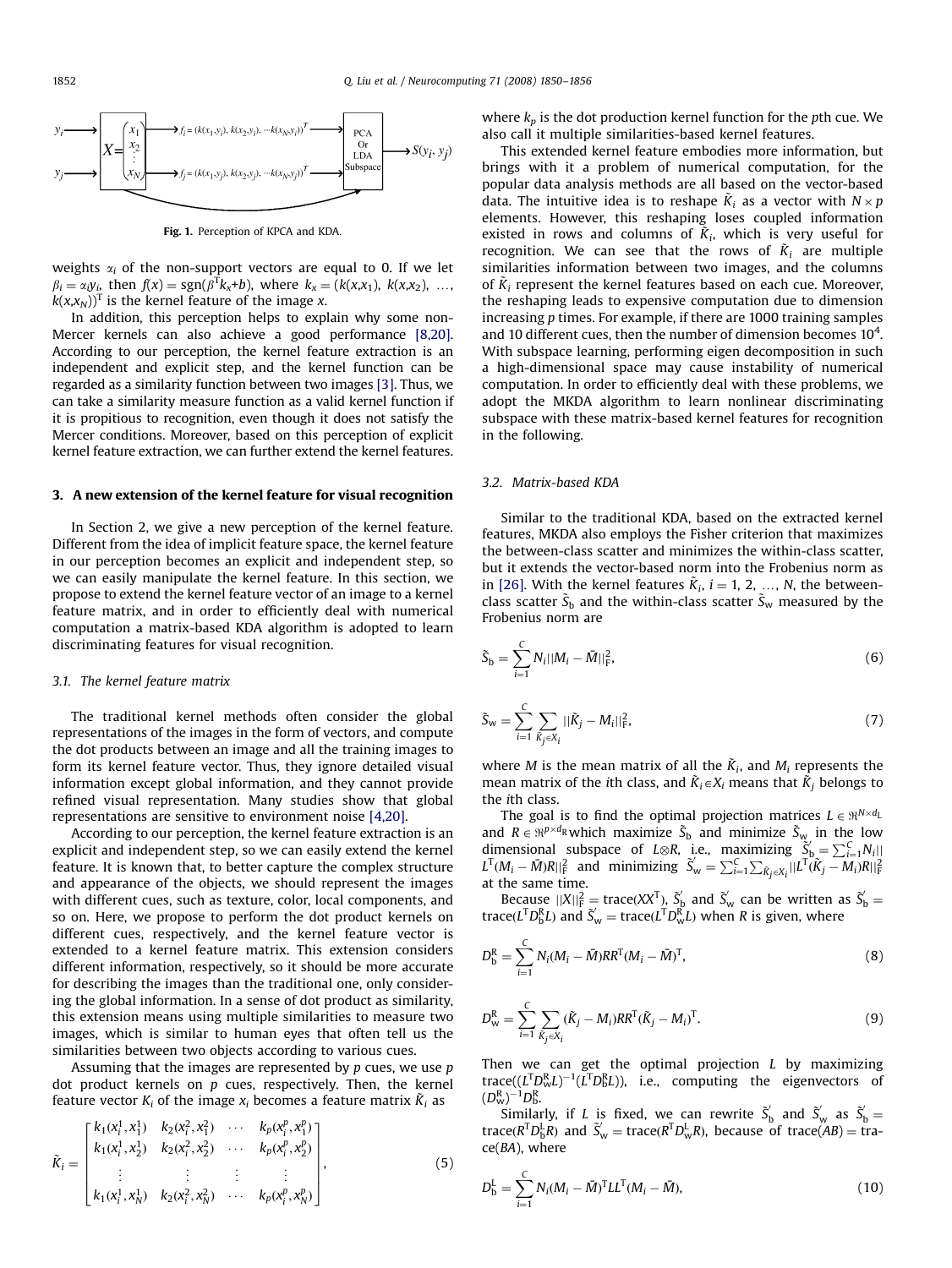#### Table 1 The MKDA algorithm

Input:  $\bar{K}_1, \bar{K}_2, \ldots, \bar{K}_N$ 

**Initialization**: Set  $R_0 \leftarrow (I_{d_R}, 0)^T$ , and compute the mean  $M_i$  of the i-th class for each i, and the global mean M.

For  $t = 1$  to T

(1) For a given  $R_{t-1}$ , compute  $D_w^R$  and  $D_b^R$  using Eqs. (8) and (9), and get the optimal  $L_t$  by solving the first  $d_{\rm L}$  leading eigenvectors of  $(D_{\rm w}^{\rm R})^{-1}D_{\rm b}^{\rm R}$ .

(2) Based on  $L_t$ , compute  $D_w^L$  and  $D_b^L$  as in Eqs. (10) and (11), and get the optimal  $R_t$  by solving the first  $d_R$  leading eigenvectors of  $(D^{\rm L}_{\rm w})^{-1}D^{\rm L}_{\rm b}$ .

(3) If  $t > 1, ||L_t - L_{t-1}|| < \varepsilon$  and  $||R_t - R_{t-1}|| < \varepsilon$ , break; else, continue.

End

**Output:**  $L = L_t$  and  $R = R_t$ 

$$
D_{\mathbf{w}}^{\mathbf{L}} = \sum_{i=1}^{C} \sum_{\tilde{K}_{j} \in X_{i}} (\tilde{K}_{j} - M_{i})^{\mathrm{T}} L L^{\mathrm{T}} (\tilde{K}_{j} - M_{i}).
$$
\n(11)

Then the optimal projection R can be obtained by maximizing trace(( $R^{\rm T}D_{\rm w}^{\rm L}R)^{-1}(R^{\rm T}D_{\rm b}^{\rm L}R)$ ), i.e., solving the eigenvectors of  $(D_{\rm w}^{\rm L})^{-1}D_{\rm b}^{\rm L}$ 

Thus, the final optimal solution can be computed by an iterative procedure, shown in Table 1. It can be found that the MKDA algorithm not only avoids the eigen-decomposition in the  $N \times p$  dimensional space, but also well preserves the geometric relations of row and column of  $\tilde{K}_i$ . In addition, in the traditional KDA, the available dimension has the upper bound  $C-1$ , while MKDA has no such constraint.

For a new pattern z, its projection is:  $Y_i = L^T \tilde{K}_z R$ , where  $\tilde{K}_z$  is the kernel feature matrix of the image z,  $\tilde{K}_z = \{A_{i,j} = \{k_i(z^i, x^i_j)\}\}\$  $i = 1, 2, ..., p$  and  $j = 1, 2, ..., N$ .

## 4. Experiments

Our experiments are conducted on the FERET face database [\[15\],](#page-5-0) the COIL-100 object database [\[13\],](#page-5-0) and the Wang's nature image database [\[2\].](#page-5-0) We compare the proposed MKDA with KDA, LDA, and the method of reshaping the kernel feature matrix  $\tilde{K}_i$  as a vector (we denote it as VKDA for simplicity). The Gaussian kernel is employed for all the  $k_p$  in MKDA, VKDA, and KDA. As for the parameter y, we set it as  $y = \beta/s$ , where s is the dimension of x and y, and  $\beta$  is an adjustable constant. It seems that  $\beta = 0.5$  is better for KDA among [0.1 1] on the three databases. For comparison and simplicity, we simply set  $\beta = 0.5$  in our experiments for all the kernel functions. The nearest neighbor classifier is used for classification.

## 4.1. The FERET database

The FERET database is widely used to evaluate the performance of face recognition methods [\[15\].](#page-5-0) Our experimental data include FA and FB sets, and 1000 front view face images selected from training CD of the FERET database. There are 1196 images in FA set and 1195 images in FB set, and all of the subjects have only one image in FA and FB sets. We use 1000 images from the training CD as the training set. FA images are used for gallery images, and FB images are taken as probe images. All the images are cropped to  $48 \times 54$  by fixing two eye locations at (12,14) and (36,14). The variations include illumination, expression and tiny pose changes.

In this group experiment, we use Gabor representations of the image, for Gabor-based face recognition has achieved great success [\[7,18\]](#page-5-0) due to the good properties of Gabor filters, such as spatial localization, spatial frequency characteristic, and orientation selectivity. Similar to previous studies, 40 Gabor

# Table 2

The best recognition rates of the four methods

| Method                  | LDA   | <b>KDA</b> | <b>VKDA</b> | <b>MKDA</b> |
|-------------------------|-------|------------|-------------|-------------|
| Recognition rate $(\%)$ | 94.48 | 95.07      | 95.99       | 97.57       |



Fig. 2. Recognition rates with different dimensions of the four methods.

filters are adopted, i.e., five scales and eight orientations, and then 40 Gabor images are obtained for each image. In previous works, such as LDA [\[7\]](#page-5-0) and KDA [\[18\]](#page-5-0), they often consider 40 Gabor images together and reshape them into a vector. To reduce the computation complexity, the popular technique is to downsample the Gabor images. Actually 40 Gabor images correspond to different scales and orientations, respectively, so they should have different response characteristics. Here, we take them as 40 different cues of the face image in MKDA, i.e.,  $p = 40$ . Similar to [\[7,18\]](#page-5-0), we downsample the Gabor images with sampling factor  $\rho = 4$  and reshape them as a vector to test LDA and KDA methods.

Table 2 reports the best recognition rates of the four methods. MKDA gives a higher recognition rate than LDA, KDA and VKDA. The performance of MKDA is also comparable with the result reported in the latest literature [\[17\].](#page-5-0) MKDA gets the recognition rate of 97.57%, while the best recognition rate of [\[17\]](#page-5-0) is 97.2%. We also investigate the recognition performance with variation of feature numbers shown in Fig. 2, where we fix the feature numbers  $d_{\rm R} = 16$  in the right matrix R, and test the performance of MKDA with the variation of left matrix L. We can see the superiority of MKDA. [Fig. 3](#page-4-0) shows the performance of MKDA with variation of  $d_L$  and  $d_R$ . We can see that the performance of MKDA stabilizes near the best result when  $d_R \ge 10$  and  $d_L$  between 100 and 600. Comparing with the original dimension of kernel features,  $10^3 \times 40$ , MKDA can get a good performance with a small number of dimensions.

## 4.2. The COIL-100 database

The COIL-100 [\[13\]](#page-5-0) database has 100 different objects, and each object has 72 color images at pose intervals of  $5^\circ$ . The image size is  $128 \times 128$ . In our experiments, we convert the images into gray images, and evaluate the robustness to such view changes for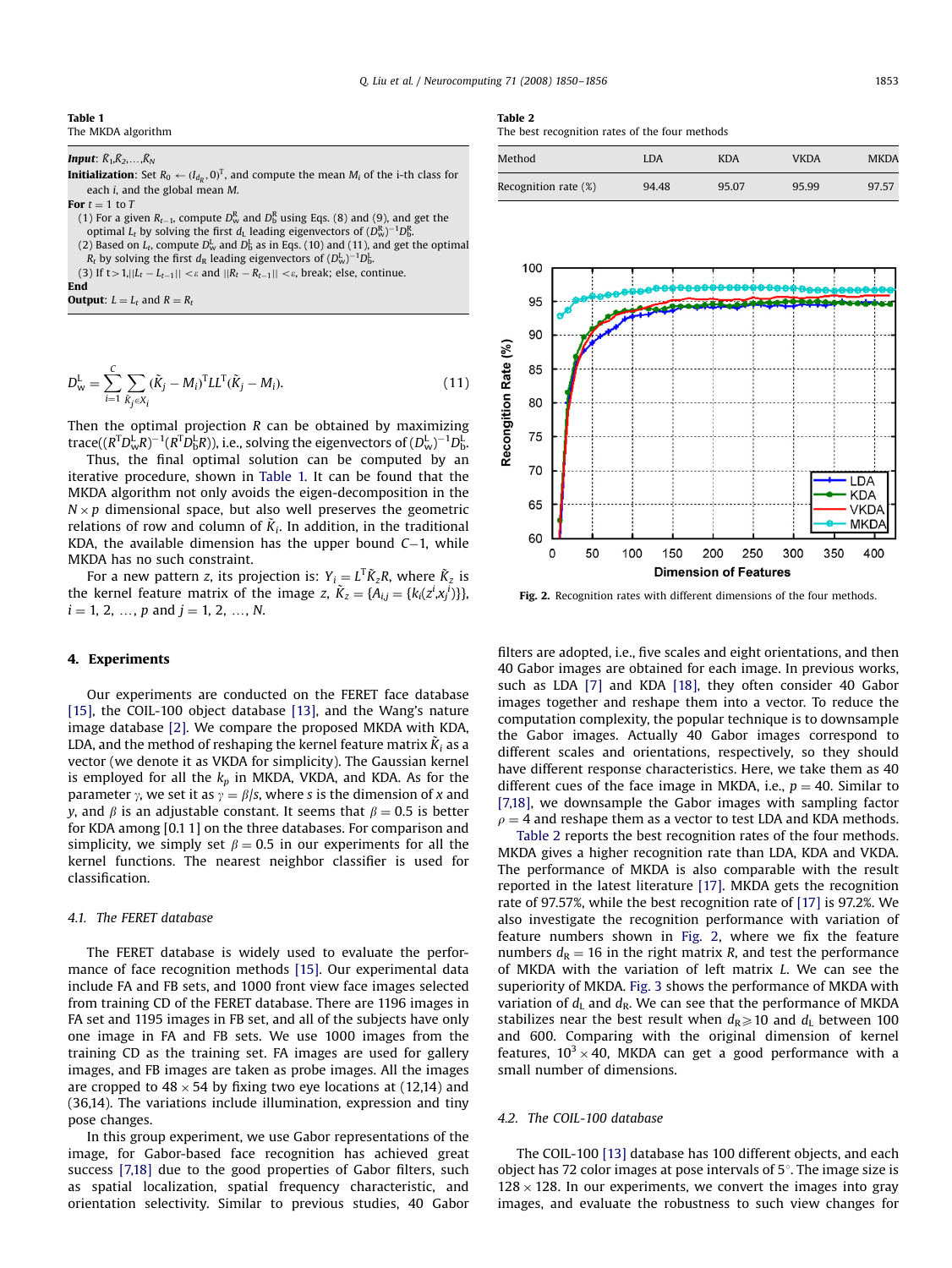<span id="page-4-0"></span>

Fig. 3. The performance of MKDA with different dimensions.



Fig. 4. Recognition rates with different dimensions of the four methods.

| Table 3                                        |  |
|------------------------------------------------|--|
| The best recognition rates of the four methods |  |

| Method               | <b>LDA</b> | <b>KDA</b> | <b>VKDA</b> | <b>MKDA</b> |
|----------------------|------------|------------|-------------|-------------|
| Recognition rate (%) | 84.59      | 95.65      | 94.24       | 99.22       |

general objects. Same as in [\[9,10\]](#page-5-0), we select 18 views of each of the 100 objects as the training samples, starting with the pose at  $0^\circ$ and continuing at intervals of  $20^{\circ}$ , and the rest of the images for testing. For simplicity, we divide the images into 16 patches with size of 32  $\times$  32, and take these patches as local components of the object to test MKDA, i.e.,  $p = 16$ . Thus, the dimension of a kernel feature matrix is 1800  $\times$  16.

The best recognition rates of the four methods are reported in Table 3. The results are similar to the above results on the FERET database, i.e., MKDA outperforms the other methods. The recognition rate of MKDA is also comparable with the reported results in [\[9,10\].](#page-5-0) Using the same testing protocol, methods in the literature report the recognition rate from 87.5% to 99.9%. We simply divide the image into 16 patches on the average, and take them as local components in the experiments. Perhaps the performance of MKDA can be further improved if we automatically detect local components according to the object structure. Fig. 4 gives the recognition performances of four methods with the variation of feature numbers. Because the class numbers of the training images are 100, the dimensions of LDA, KDA and LKDA are equal to 99. As for MKDA, we set  $d_R = 8$  and investigate  $d_L$ from 10 to 100. The performances are similar to those on the FERET database too.

## 4.3. The Wang's database

The Wang's database consists of 1000 nature images of 10 categories, each represented by 100 images, illustrating the following themes [\[2,9\]](#page-5-0): African people and villages, beach, buildings, buses, dinosaurs, elephants, flowers, horses, mountain and glaciers, and food. Such common categories exhibit high intra-class variability. The images are of size 384  $\times$  256. Same as in [\[2,9\]](#page-5-0), the leave-one-out testing protocol is adopted to test the proposed method for image classification.

Four kinds of visual features are used to represent the images [\[21,22\]:](#page-5-0) color histogram, color moments, wavelet-based texture

| Table 4                                   |  |  |
|-------------------------------------------|--|--|
| The classification errors of four methods |  |  |

| Method            | LDA | KDA  | <b>VKDA</b> | <b>MKDA</b> |
|-------------------|-----|------|-------------|-------------|
| Error rate $(\%)$ | 12  | 10.9 | 13.5        | 10.4        |

and directionality. A color histogram is taken in HSV space with quantization of  $8 \times 4 = 32$  bins on H and S channels; the first three moments from each of the three color channels are used for color moment; a 24-dimensional PWT-based wavelet texture features and an 8-dimensional directionality features are contained to construct an 73-dimensional feature vector for each image. For MKDA, these four kinds of visual features are considered, respectively, i.e.,  $p = 4$ . Thus, the dimension of the kernel feature matrix is  $999 \times 4$ . Table 4 reports the error rates of four methods, where MKDA keeps  $d_L = 100$  and  $d_R = 3$ . Same as in the above experiments, MKDA has a better classification performance than the three related methods. The error rate of MKDA is 10.4%. This result is also better than the published results. Error rates in the literature vary from 62.5% to 15.9% [\[2,9\].](#page-5-0)

## 5. Discussions

The above experiments on the three different databases show that MKDA outperforms LDA, KDA and VKDA. It shows the advantage of the extension of the kernel feature and the matrixbased KDA algorithm. We can see that simply reshaping the kernel feature matrix as a vector loses the coupled information in the kernel feature matrix, and the high-dimensional vector also causes instability of numerical computation due to performing eigen-decomposition in a higher-dimensional space.

The proposed MKDA is based on the new perception that the kernel method is comprised of an explicit feature extraction step and a feature analysis step. According to the principle of the implicit feature space, if we want to use multiple cues together, we should map each of them into the implicit feature space, respectively. However, the implicit feature space is unknown to us, so it is difficult to integrate different implicit feature space together. Based on our perception of the kernel feature, it is easy to understand the extended kernel matrix features in MKDA. From the sense of similarity, the kernel matrix feature embodies the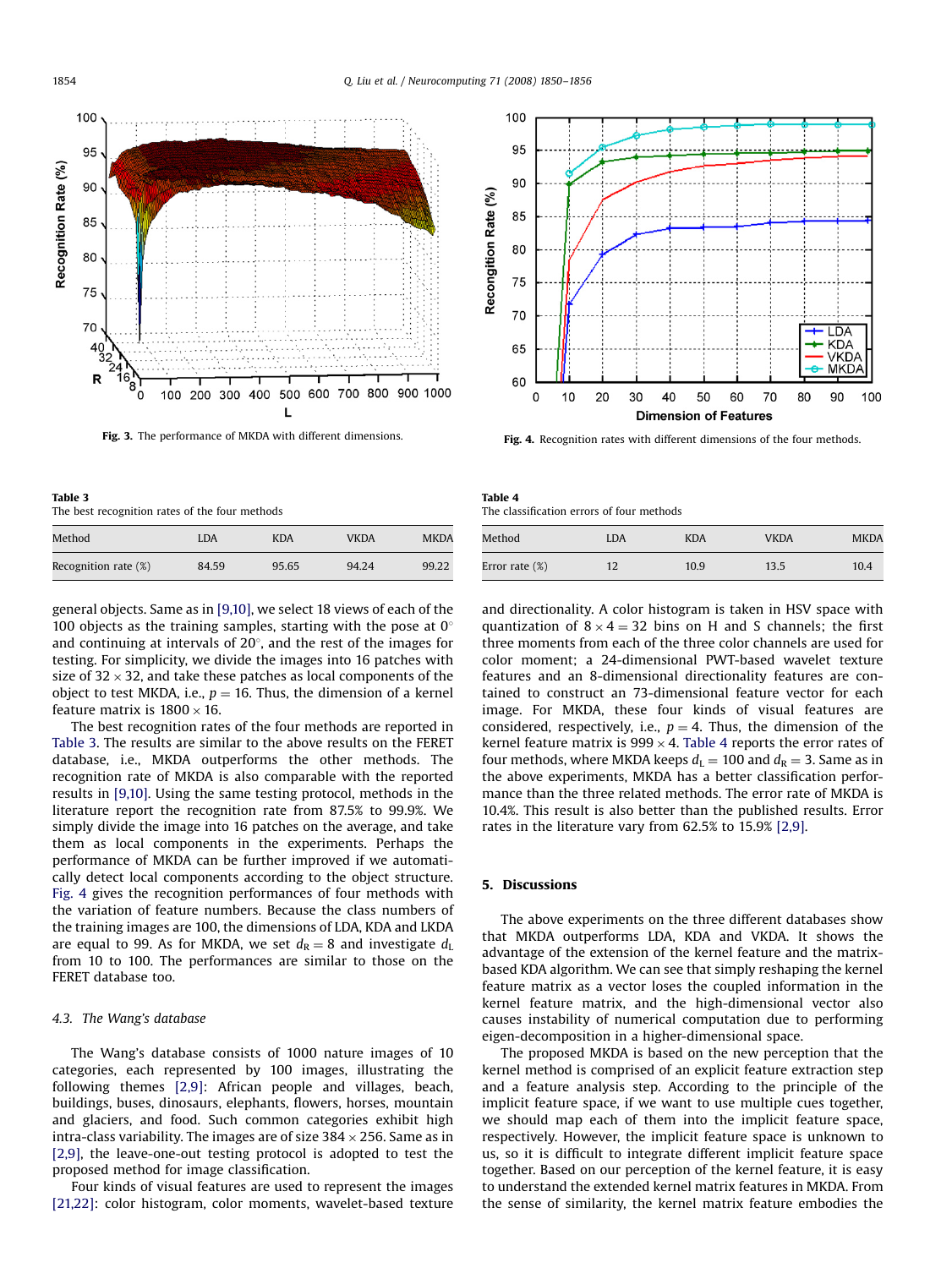<span id="page-5-0"></span>property of multiple similarity measurement of human vision system. In addition, this perception also relaxes the criterion of kernel selection, and helps to interpret some useful non-Mercer kernels [8,20]. In this paper, we only adopt the Gaussian kernel for all the cues in MKDA, and its parameter is set in terms of KDA. The performance of MKDA can be further improved if we can design a special kernel for each cue. Besides the kernel selection, this new perception brings out another interesting issue. The kernel feature of an image is comprised of the dot products between the image and all the training samples. In a sense, we can regard the training samples as a reference set, and the similarity between two images is actually a relative similarity with respect to the reference set. In the traditional kernel methods including the proposed method, the reference set is the training set. How to select an effective reference set is a very interesting issue, which is worthy of further investigation in future work.

# 6. Conclusions

In this paper, we first give a new perception of the kernel methods. The kernel methods are actually divided into two separated steps, i.e., the kernel feature extraction and the data analysis based on the extracted kernel features. Dot products between an image and all the training images form its kernel features. Based on this perception, we extend the kernel feature vector to a kernel feature matrix, because the images are often represented by different cues, such as color, texture, local components, and so on. In order to efficiently deal with the problem of numerical computation, a matrix-based KDA algorithm is developed to learn discriminating kernel features for visual recognition. Experiments on the FERET face database, the COIL-100 object database, and the Wang's nature image database show the advantage of the proposed method.

### Acknowledgment

This work is supported by the projects of Nature Sciences Foundation of China under Grant no. 60405005, 60675003, and 60605004.

# Reference

- [1] P.N. Belhumeur, J.P. Hespanha, D.J. Kriegman, Eigenfaces vs. Fisherfaces: recognition using class specific linear projection, IEEE Trans. Pattern Anal. Mach. Intell. 19 (7) (1997) 711–720.
- [2] Y. Chen, J.Z. Wang, Image categorization by learning and reasoning with regions, J. Mach. Learn. Res. 5 (2004) 913–939.
- [3] N. Cristianini, J.S. Taylor, J. Kandola, Spectral kernel methods for clustering, in: Proceedings of the International Conference on Neural Information Processing Systems, 2001.
- [4] B. Heisele, P. Ho, T. Poggio, Face recognition with support vector machines: global verus component-based approach, in: Proceedings of the International Conference on Computer Vision, 2001.
- [5] Q.S. Liu, R. Huang, H.Q. Lu, S.D. Ma, Face recognition using kernel-based Fisher discriminant analysis, in: Proceedings of the International Conference on Automatic Face and Gesture Recognition, 2002.
- [6] Q.S. Liu, H.Q. Lu, S.D. Ma, Improving kernel Fisher discriminant analysis for face recognition, IEEE Trans. Circuit Syst. Video Technol. 14 (1) (2004) 42–49.
- [7] C.J. Liu, H. Wechsler, Gabor feature-based classification using the enhanced Fisher linear discriminant model for face recognition, IEEE Trans. Image Process. 11 (4) (2002) 467–476.
- [8] S. Lyu, Mercer kernels for object recognition with local features, in: Proceedings of the International on Conference Computer Vision and Pattern Recognition, 2005.
- [9] R. Maree, P. Geurts, J. Piater, L. Wehenkel, Random sub-windows for robust image classification, in: Proceedings of the International Conference on Computer Vision and Pattern Recognition, 2005.
- [10] J. Matas, S. Obdrzalek, Object recognition methods based on transformation covariant features, in: Proceedings of the European on Conference Signal Processing, 2004.
- [11] S. Mika, G. Ratsch, J. Weston, Fisher discriminant analysis with kernels, in: Proceedings of the Neural Networks for Signal Processing Workshop, 1999.
- [12] B. Moghaddam, A. Pentland, Probabilistic visual learning for object representation, IEEE Trans. Pattern Anal. Mach. Intell. 19 (7) (1997) 696–710.
- [13] H. Murase, S.K. Nayar, Visual learning and recognition of 3D objects from appearance, Int. J. Comput. Vision 14 (1) (1995) 5–24.
- [14] E. Osuna, R. Freund, F. Girosi, Support vector machines: training and applications, Tech Report, AI Lab, MIT, 1997.
- [15] P.J. Phillips, H. Wechsler, J. Huang, P. Rauss, The FERET database and evaluation procedure for face recognition algorithms, Image Vision Comput. 16 (5) (1998) 295–306.
- [16] B. Scholkopf, A. Smola, K.R. Muller, Nonlinear component analysis as a kernel eigenvalue problem, Neural Comput. 10 (5) (1998) 1299–1319.
- [17] S.G. Shan, P. Yang, X.L. Chen, W. Gao, AdaBoost Gabor Fisher classifier for face recognition, in: Proceedings of the International Workshop on Analysis and Modeling of Faces and Gestures, joint with ICCV, 2005.
- [18] L. Shen, L. Bai, Gabor feature-based face recognition using kernel methods, in: Proceedings of the International Conference on Automatic Face and Gesture Recognition, 2004.
- [19] M. Turk, A. Pentland, Eigenfaces for recognition, J. Cognitive Neurosci. 3 (1) (1991) 72–86.
- [20] N. Vasconcelos, P. Ho, P. Moreno, The Kullback–Leibler kernel as a framework for discriminant and localized representations for visual recognition, in: Proceedings of the European Conference on Computer Vision, 2004.
- [21] H. Wu, H.Q. Lu, S.D. Ma, A practical SVM-based algorithm for ordinal regression in image retrieval, in: Proceedings of the ACM Multimedia, 2003.
- [22] W. Yan, Q.S. Liu, H.Q. Lu, S.D. Ma, Multiple similarities-based kernel subspace learning for image classification, in: Proceedings of the Asian Conference on Computer Vision, 2006.
- [23] S. Yan, D. Xu, L. Zhang, B. Zhang, H. Zhang, Coupled kernel-based subspace learning, in: Proceedings of the International Conference on Computer Vision and Pattern Recognition, 2005.
- [24] M.H. Yang, N. Ahuja, D. Kriegman, Face recognition using kernel eigenfaces, in: Proceedings of the International Conference on Image Processing, 2000.
- [25] M.H. Yang, Kernel eigenfaces vs. kernel Fisherfaces: face recognition using kernel methods, in: Proceedings of the International Conference on Automatic Face and Gesture Recognition, 2002.
- [26] J.P. Ye, R. Janardan, Q. Li, Two-dimensional linear discriminant analysis, in: Proceedings of the International Conference on Neural Information Processing Systems, 2004.
- [27] W. Zhao, R. Chellappa, P.J. Phillips, Subspace linear discriminant analysis for face recognition, Tech. Report CAR-TR-914, University of Maryland, 1999.



Qingshan Liu received MS in Auto Control from South-East University in 2000. He got the Ph.D. degrees in Pattern Recognition and Intelligence System from the National Laboratory of Pattern Recognition, CAS in 2003, where he is an associate professor now. He received the president scholarship of the Chinese Academy of Sciences in 2003. From June 2004 to April 2005, he worked as an associate researcher at the Multimedia Laboratory in Chinese University of Hong Kong. His interests include Face Analysis, Image & Video Analysis, Machine Learning, computer vision, etc. He is a member of the IEEE.

Hongliang Jin received the Ph.D. degrees in Pattern Recognition and Intelligence System from the National Laboratory of Pattern Recognition, CAS in 2006. Now he is a researcher at Panasonic China Research Center.



Xiaoou Tang received the B.S. degree from the University of Science and Technology of China, Hefei, in 1990, and the M.S. degree from the University of Rochester, Rochester, NY, in 1991. He received the Ph.D. degree from the Massachusetts Institute of Technology, Cambridge, in 1996. He is a professor and the director of Multimedia Lab in the Department of Information Engineering, the Chinese University of Hong Kong. He is also the group manager of the Visual Computing Group at the Microsoft Research Asia. He is a local chair of the IEEE International Conference on Computer Vision (ICCV) 2005, an area chair of ICCV'07, a program chair of ICCV'09, and a general chair of the ICCV

International Workshop on Analysis and Modeling of Faces and Gestures 2005. He is a guest editor of the Special Issue on Underwater Image and Video Processing for